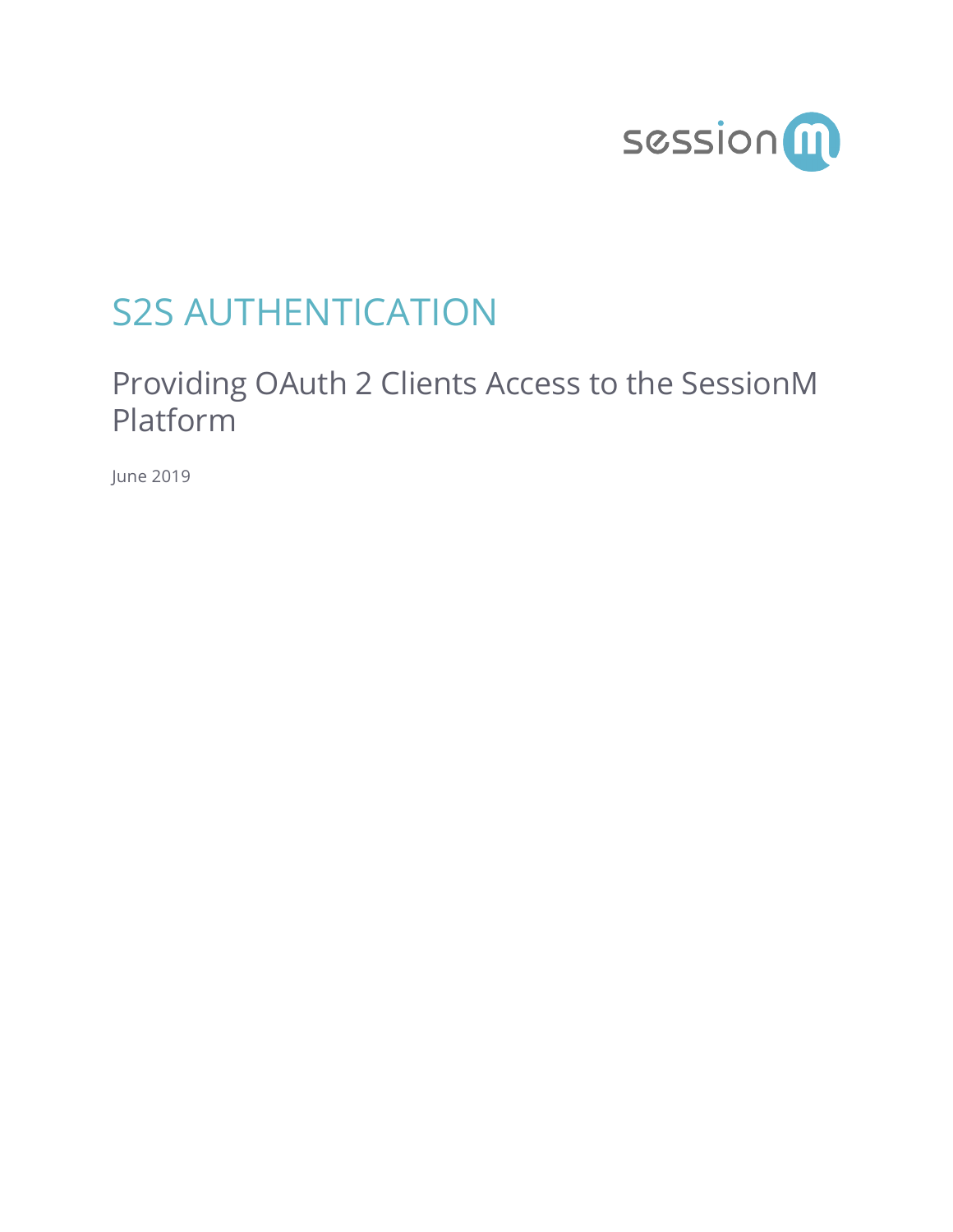

## **Contents**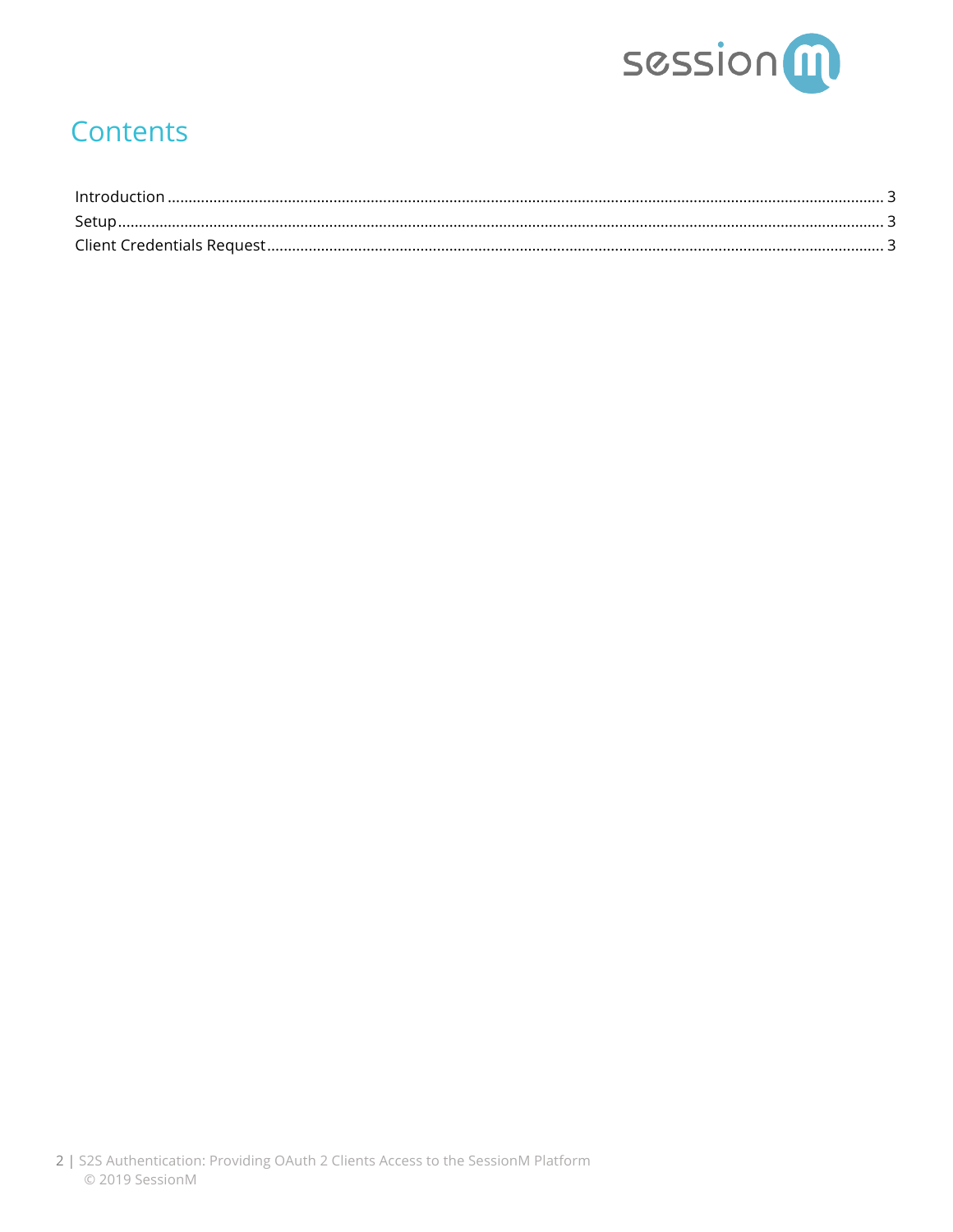

### Introduction

SessionM (SMP) has integrated OAuth 2 as an authorization framework that allows applications to acquire limited access to user accounts on an HTTP service. It works by delegating user authentication to the service that hosts the user accounts and authorizing access for third-party applications. OAuth 2 provides authorization flows for web and desktop applications as well as mobile devices.

#### **Setup**

Before you begin, be sure to:

- Create an OAuth 2 application that will make API requests of the SMP.
- Provide the API consumer with the client ID and secret of the OAauth 2 client.

#### Client Credentials Request

OAuth 2 clients must make a request to the SMP Identity Service with their client credentials. These include a client ID and a client secret.

Specify the request using the following endpoint and parameters:

```
POST <Identity Service URL>/oauth/token?grant type=client credentials&
client id=my client id\overline{\&}client secret=my client secret
```
Consult the table below for parameter descriptions:

| Parameter     | Description                                          |
|---------------|------------------------------------------------------|
| grant_type    | Required. Must be client_credentials.                |
| client id     | Required. Allows API to identify client application. |
| client secret | Required. Obtained during setup stage.               |